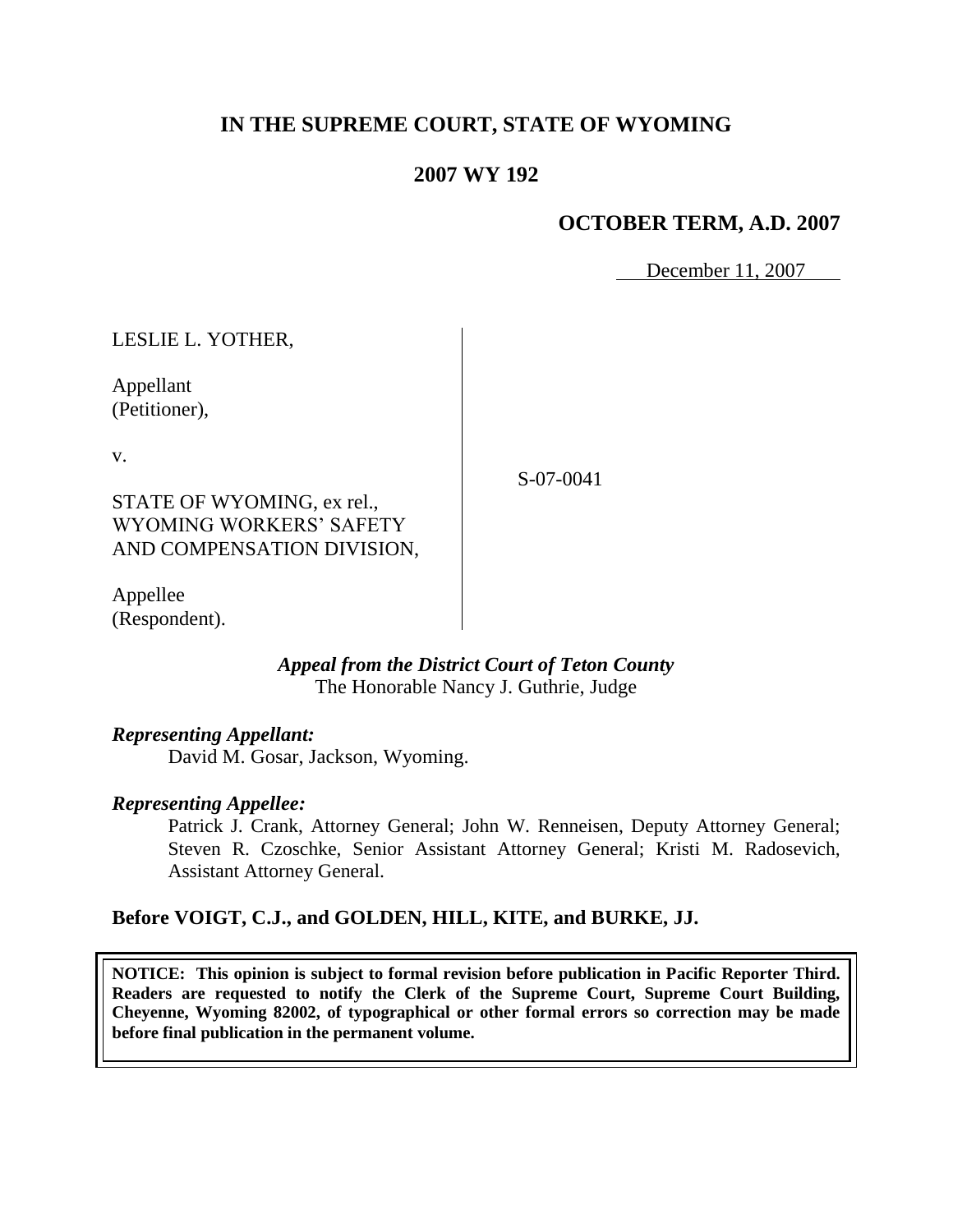### **KITE, Justice.**

[¶1] After sustaining a work related injury, Leslie Yother applied for worker's compensation benefits. The Workers' Compensation Division (Division) awarded him medical, temporary total disability and impairment benefits. Later, after undergoing surgery for the injury, Mr. Yother applied for permanent partial disability (PPD) benefits. The Division denied his claim, Mr. Yother objected and, after a hearing, the Office of Administrative Hearings (OAH) also denied the claim. Mr. Yother then sought review in district court, which affirmed the denial. Mr. Yother appealed to this Court, claiming the denial was in error because it was based on the unsupported, arbitrary and erroneous conclusion that he failed to meet his burden of proving that he could not return to work at a wage comparable to or higher than the amount he was earning at the time of his injury. We reverse.

#### **ISSUES**

[¶2] Mr. Yother states the issues for this Court's determination as follows:

- I. Is the order denying permanent partial disability benefits supported by substantial evidence and/or is the decision arbitrary and capricious? Specifically, did the OAH err when it failed to consider Mr. Yother's overtime earnings in its calculations, and consequently, mistakenly concluded that jobs were available paying a comparable amount to his pre-injury employment earnings?
- II. Did the OAH err as a matter of law when it concluded that Mr. Yother could return to work at a comparable wage to the wage he was earning at the time of injury?

The Division asserts the OAH decision was in accordance with the law and was not arbitrary or capricious.

# **FACTS**

[¶3] Mr. Yother injured his right shoulder on October 19, 1999, when the water truck he was driving as an employee of S&L Industrial (S&L) rolled over. He filed a report of injury with the Division and received worker's compensation benefits. He returned to work following the accident but continued to have pain in his shoulder. In March of 2001, Mr. Yother underwent surgery to repair the damage to his shoulder. Eventually,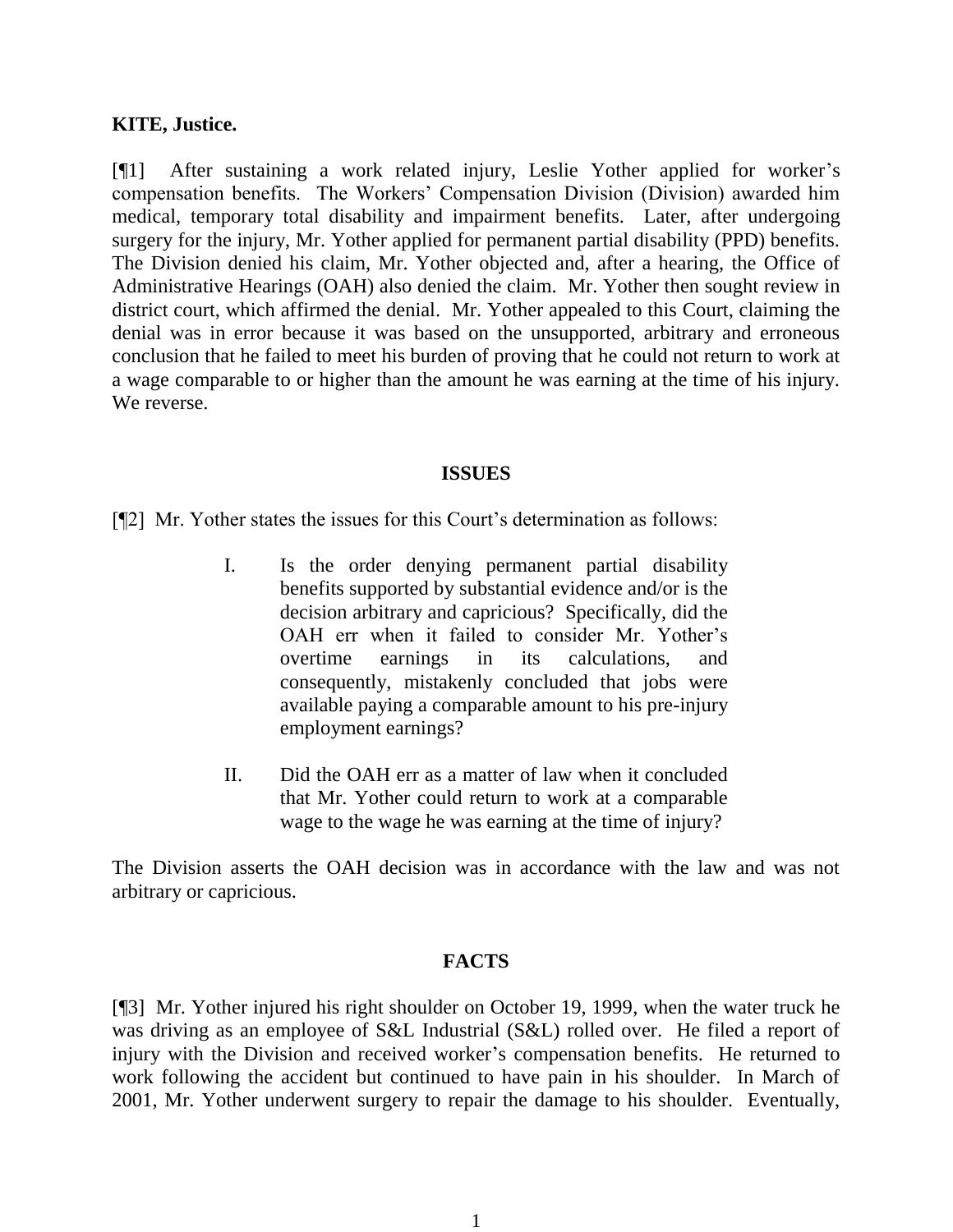the Division assigned Mr. Yother a 13% whole body impairment rating. He was released to return to work with lifting restrictions, but was unable to find employment.

[¶4] In April of 2003, Mr. Yother applied for PPD benefits. The Division obtained a vocational evaluation, which reflected three different figures for Mr. Yother's hourly wage at the time of the injury: \$9.87 per hour based upon the employer's report of injury; \$18.00 per hour, the amount Mr. Yother claimed he was making; and \$12.25 per hour, the rate calculated by the evaluator based upon figures provided to her by S&L. The evaluator reached the following conclusions concerning the availability of jobs with Mr. Yother's work experience and restrictions: 1) five jobs that paid 95% or more than \$9.87 per hour; 2) four jobs that paid 95% or more than \$12.25 per hour; and 3) no jobs that paid 95% or more than \$18.00 per hour. The Division denied Mr. Yother's claim for PPD benefits.

[¶5] Mr. Yother objected and the matter was set for hearing before the OAH. At the time of the hearing, the parties agreed the 1999 version of Wyo. Stat. Ann. § 27-14-405(h)(i) governed the case. The statute provided in relevant part as follows:

> (h) An injured employee awarded permanent partial impairment benefits may apply for a permanent disability award subject to the following terms and conditions:

(i) The injured employee is because of the injury, unable to return to employment at a comparable or higher wage than the employee was earning at the time of injury; $1$ 

Applying this provision, the hearing examiner concluded that Mr. Yother failed to meet his burden of proving that he was unable to return to work at a comparable or higher wage than he was earning at the time of the injury. Specifically, the hearing examiner concluded that Mr. Yother was earning between \$9.87 and \$12.25 per hour and, according to the vocational evaluation, jobs were available with earnings in that range. The district court affirmed the OAH order.

 $1$  Prior to the contested case hearing, the parties were in agreement that the 2000 version of the statute applied. That version of  $\S$  27-14-405 (h)(i) provides:

<sup>(</sup>h) An injured employee awarded permanent partial impairment benefits may apply for a permanent disability award subject to the following terms and conditions:

<sup>(</sup>i) The injured employee is because of the injury, unable to return to employment at a wage that is at least ninety-five percent (95%) of the monthly gross earnings the employee was earning at the time of injury.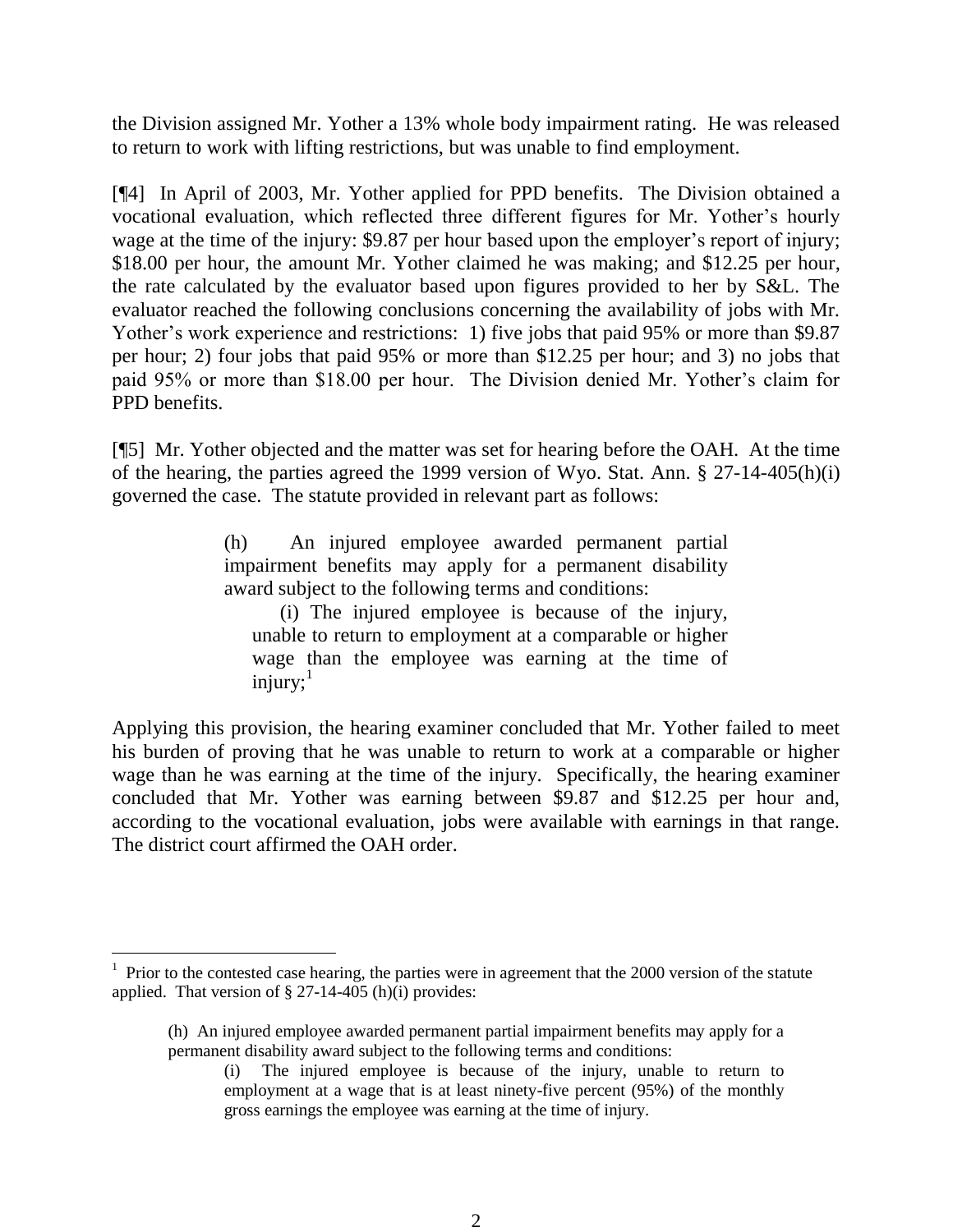#### **STANDARD OF REVIEW**

[¶6] In an appeal from a district court's decision on a petition for review of administrative action, we afford no deference to the district court's decision and, instead, review the case as if it came directly from the agency. *Bonsell v. State ex rel. Wyo. Workers' Safety and Comp. Div*., 2006 WY 114, ¶ 7, 142 P.3d 686, 688 (Wyo. 2006). Judicial review of agency decisions is limited to those considerations specified in Wyo. Stat. Ann. § 16-3-114(c) (LexisNexis 2007), which provides in pertinent part:

> (c) To the extent necessary to make a decision and when presented, the reviewing court shall decide all relevant questions of law, interpret constitutional and statutory provisions, and determine the meaning or applicability of the terms of an agency action. In making the following determinations, the court shall review the whole record or those parts of it cited by a party and due account shall be taken of the rule of prejudicial error. The reviewing court shall:

. . . .

(ii) Hold unlawful and set aside agency action, findings and conclusions found to be:

 (A) Arbitrary, capricious, an abuse of discretion or otherwise not in accordance with law;

. . . .

 (E) Unsupported by substantial evidence in a case reviewed on the record of an agency hearing provided by statute.

Additionally, we have said:

We do not defer to the agency's determination on issues of law; instead, we will correct any error made by the agency in either interpreting or applying the law.

*Bonsell*, **[9, 142 P.3d at 689 (citations omitted).**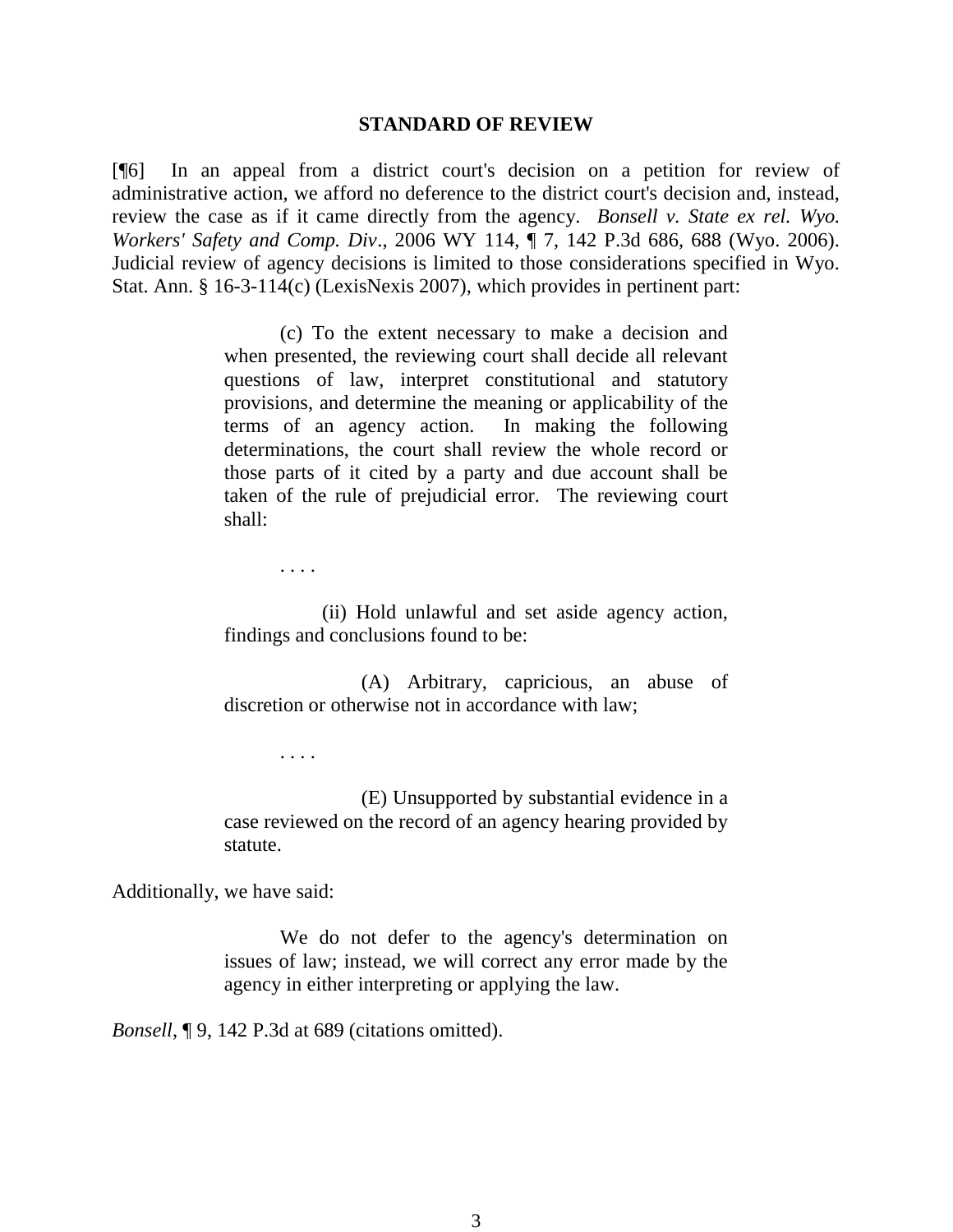# **DISCUSSION**

[¶7] Mr. Yother claims the hearing examiner's ruling was not supported by substantial evidence, was arbitrary and capricious, and was legally incorrect because it failed to consider the overtime pay he regularly earned while employed by S&L when calculating his earnings. Mr. Yother claims this omission led the hearing examiner to erroneously conclude that there were jobs available at a wage higher than, or comparable to, what he was earning at the time he was injured. Mr. Yother asserts that the evidence showed his earnings with overtime pay were \$14.12 per hour and there were no jobs available at a comparable or higher wage.

[¶8] The hearing examiner made the following findings concerning Mr. Yother's earnings at the time of his injury:

> 16. . . . The evidence also established there is a question as to the exact amount Yother was earning at the time of his injury. Yother claimed he was earning \$14.80 an hour at the time of his injury based upon the monthly wage computation for temporary total disability. The Report of Injury indicated Yother was paid \$9.87 an hour and the vocational evaluation indicated Yother was earning \$12.25 an hour based on information obtained from S&L. The vocational evaluation determined there were five jobs that paid a comparable wage to the report of injury wage and four jobs that paid a comparable wage to the wage information from S&L.

Thus, the hearing examiner's findings reflected that evidence was presented showing three different figures for Mr. Yother's hourly earnings in 1999 and available jobs paying a wage comparable to or higher than only two of those figures.

[¶9] Based upon his findings, the hearing examiner reached the following conclusions of law:

> 5. Yother has failed to meet his burden and has failed to establish he is unable to return to work at a wage comparable to or higher than the wage he was paid at the time of his injury as required by Wyo. Stat. Ann.  $\S$  27-14-405(h)(i) (LEXIS 1999). Yother claimed he was earning \$14.80 an hour at the time of his injury based upon the monthly wage computation for temporary total disability. The Report of Injury indicated Yother was paid \$9.87 an hour and the vocational evaluation indicated Yother was earning \$12.25 per hour based on information obtained from S&L. The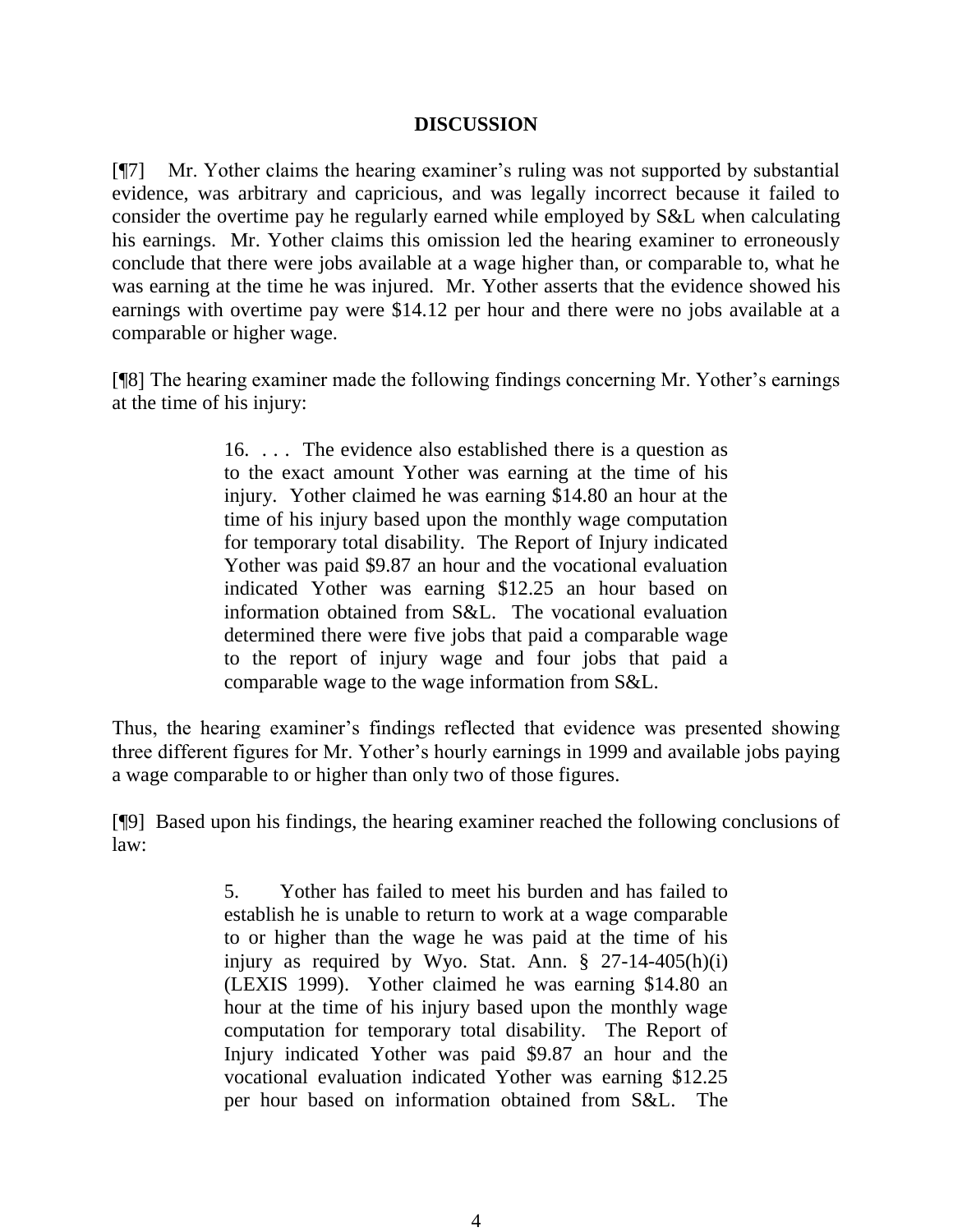vocational evaluation determined there were five jobs that paid a comparable wage to the report of injury wage and four jobs that paid a comparable wage to the wage information from S&L. There are jobs available within Yother's limitations that pay a wage comparable to his wage at the time of his injury and PPD benefits are therefore denied.

[¶10] Our review of the record discloses two difficulties with the hearing examiner's findings and conclusions. First, the findings and conclusions do not explain why the hearing examiner disregarded Mr. Yother's claim that he was earning \$14.12 per hour at the time of his injury, which was apparently based upon the earnings sheet from the employer introduced at the hearing as well as the Division's own monthly wage computation for temporary total disability. Without explanation, such as a conclusion that the evidence was not credible, the hearing examiner focused instead on the evidence that Mr. Yother was earning \$9.87 and \$12.25, wages at which jobs were available. On this basis, the hearing examiner concluded that Mr. Yother had failed to meet his burden of proving that he was unable to return to work at a comparable or higher wage than he was earning at the time of the injury.

[¶11] Second, and perhaps more importantly, the \$12.25 per hour wage was calculated by the vocational evaluator based upon information obtained from Mr. Yother's employer, which was consistent with the earnings sheet received into evidence at the hearing, and that calculation appears to be incorrect. The vocational evaluation stated that according to an employer interview, Mr. Yother earned \$790 the week prior to his injury and worked a 56-hour week. The earnings sheet portrays the same information. From this information, the evaluator concluded "this is a salary of approximately \$12.25" per hour." Given that 790 divided by 56 equals 14.10, not 12.25, it is unclear how the evaluator arrived at the \$12.25 per hour wage. It appears that the hearing examiner's finding that Mr. Yother was earning \$12.25 per hour at the time of his injury was based on the vocational evaluator's miscalculation. <sup>2</sup>

[¶12] We have said that an agency ruling must contain sufficient factual findings to enable this Court to understand the basis of the hearing examiner's conclusions. *State ex rel. Dept. of Transp. v. Legarda,* 2003 WY 130, ¶ 12, 77 P.3d 708, 712 (Wyo. 2003); *Newman v. State ex rel. Wyo. Workers' Comp. and Safety Div.*, 2002 WY 91, ¶ 16, 49 P.3d 163, 169 (Wyo. 2002). Where a ruling does not contain such findings as would permit us to follow the agency's reasoning from the evidentiary facts to its legal conclusions, the ruling must be set aside. *Id*. Here, it is not clear from the findings or the

<sup>&</sup>lt;sup>2</sup> Contrary to Mr. Yother's claim on appeal, the hearing examiner did not fail to consider overtime. The hearing examiner relied upon a wage of \$12.25 per hour, which was higher than Mr. Yother's base pay of \$9.87 shown in the report of injury. To arrive at the \$12.25 per hour wage, the hearing examiner must have considered overtime. However, as we have discussed, it appears the hearing examiner did rely on an incorrect overtime pay rate.